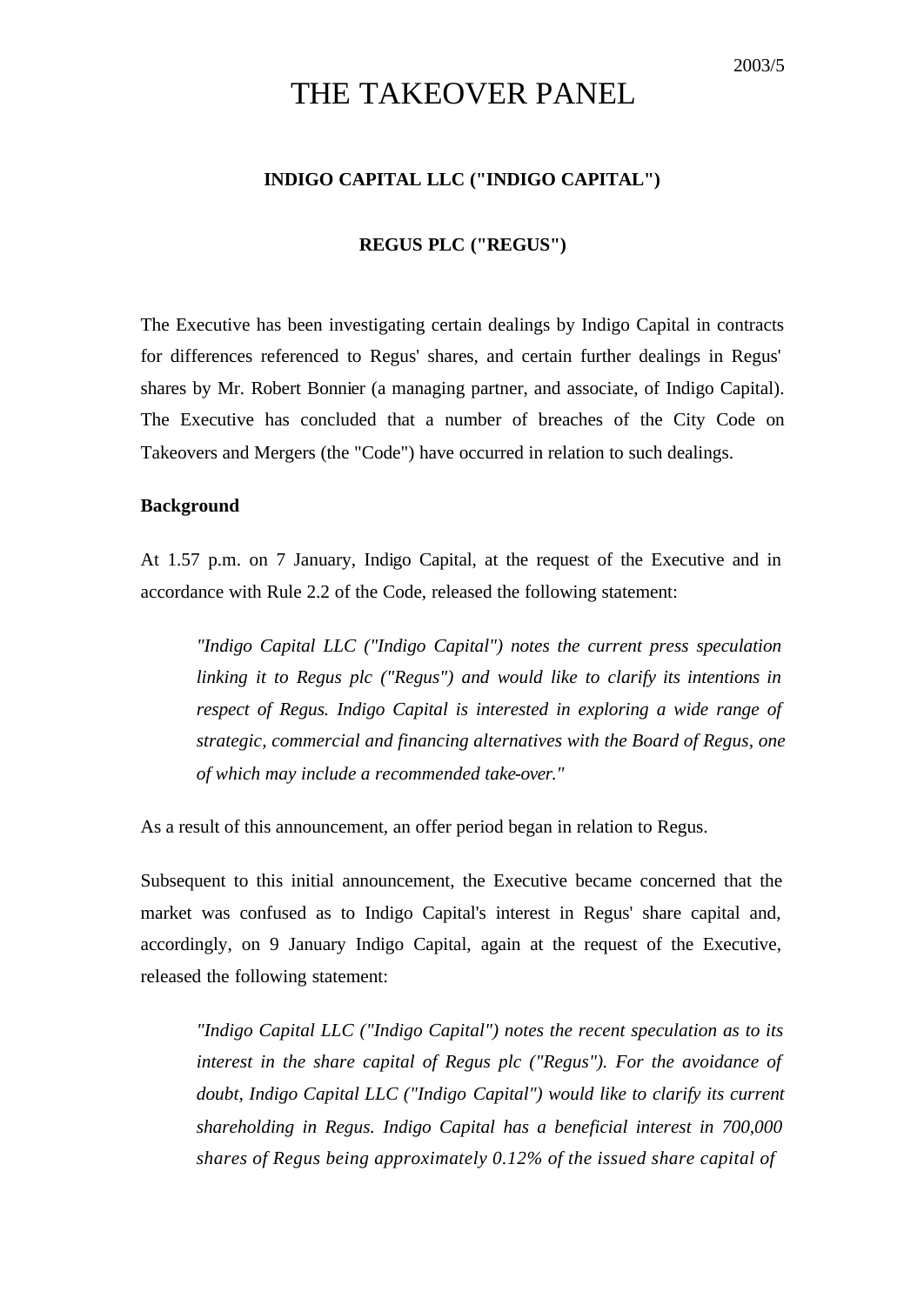*Regus which are registered in the name of a nominee. In addition, between 18 December 2002 and 7 January 2003 Indigo Capital entered into a number of contracts for differences with Cantor Fitzgerald Europe in relation to an aggregate of 73,800,000 shares of Regus being approximately 12.67% of the issued share capital of Regus. The details of the contracts for differences are as follows:*

- *1. The lowest reference price per share is 13.05p and the highest reference price per share is 23.5p.*
- *2. The contracts are open-ended and there is no rollover into new contracts.*

*Indigo Capital does not have the right to acquire or to direct the voting of any of the underlying Regus shares represented by these contracts for differences."*

Later, on 14 January, the Executive was informed by Indigo Capital that the statement made on 9 January had contained certain inaccuracies. Accordingly, in order to clarify the position, Indigo Capital released the following further statement on 14 January:

*"Indigo Capital LLC ("Indigo Capital") has a beneficial interest in 545,000 shares of Regus plc ("Regus") being approximately 0.09% of the issued share capital of Regus which are registered in the name of two nominees. In addition, between 5 December 2002 and 7 January 2003 Indigo Capital entered into a number of contracts for differences with Cantor Fitzgerald Europe in relation to an aggregate of 73,850,000 shares of Regus being approximately 12.68% of the issued share capital of Regus. The details of the contracts for differences are as follows:*

- *1. The lowest reference price per share is 12p and the highest reference price per share is 23.5p.*
- *2. All of the contracts are open-ended and there is no rollover into new contracts.*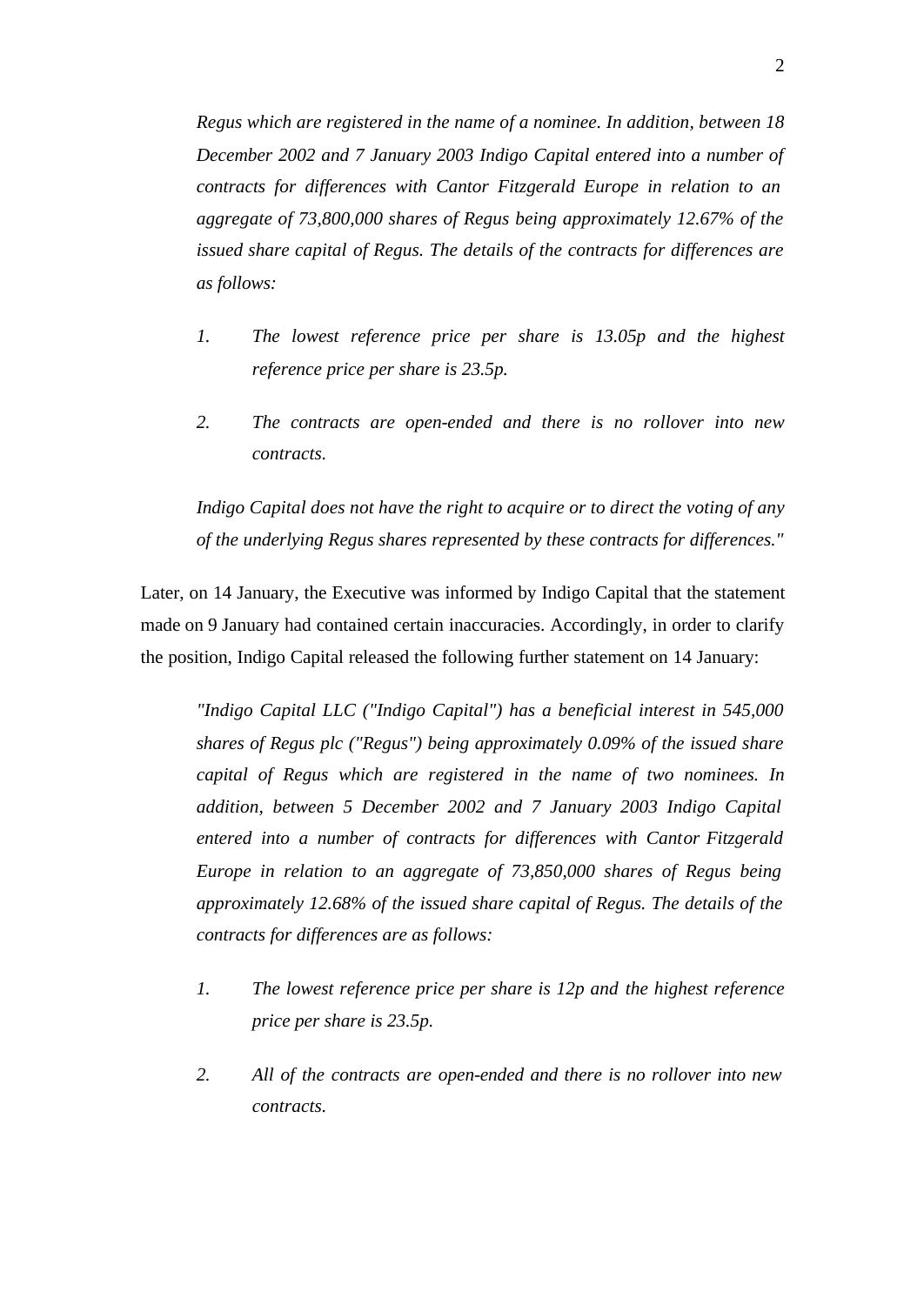*Indigo Capital does not currently have the right to acquire or to direct the voting of any of the underlying Regus shares represented by these contracts for differences."*

### **Rule 8 and disclosure**

One of the consequences of the commencement of an offer period is that, under Rule 8 of the Code, any dealings in relevant securities by an offeror (or potential offeror), or by any of its associates, must be publicly disclosed by 12 noon on the business day following the date of the relevant transaction.

In this context, Note 2 on Rule 8 defines "relevant securities" as including the shares of the offeree company in question and also any derivative (such as a contract for differences) referenced to such shares. This Note 2 goes on to make clear that, in the case of a derivative referenced to the shares of the offeree company, each of the entering into, closing out or variation of the derivative (among other matters) will be regarded as a "dealing" in the derivative concerned and, therefore, subject to the disclosure requirements of Rule 8.

The Executive informed Indigo Capital on a number of occasions following the release of its initial statement on 7 January that, as a result of the commencement of the offer period in relation to Regus, Indigo Capital and its associates would be subject to the disclosure requirements of Rule 8 in the event of any dealings in Regus' shares, or contracts for differences referenced to Regus' shares, after that date.

### **Undisclosed dealings**

Notwithstanding this guidance from the Executive, after 14 January the Executive established that the following dealings in relevant securities had been undertaken since 1.57 p.m. on 7 January (i.e. the commencement of the offer period):

- on 7 January at 3.22 p.m., a contract for differences referenced to 250,000 Regus shares was entered into by Indigo Capital at a reference price of 23.5 pence per Regus share;
- on 8 January at 9.02 a.m., a contract for differences referenced to 1,000,000 Regus shares that had been entered into by Indigo Capital on 23 December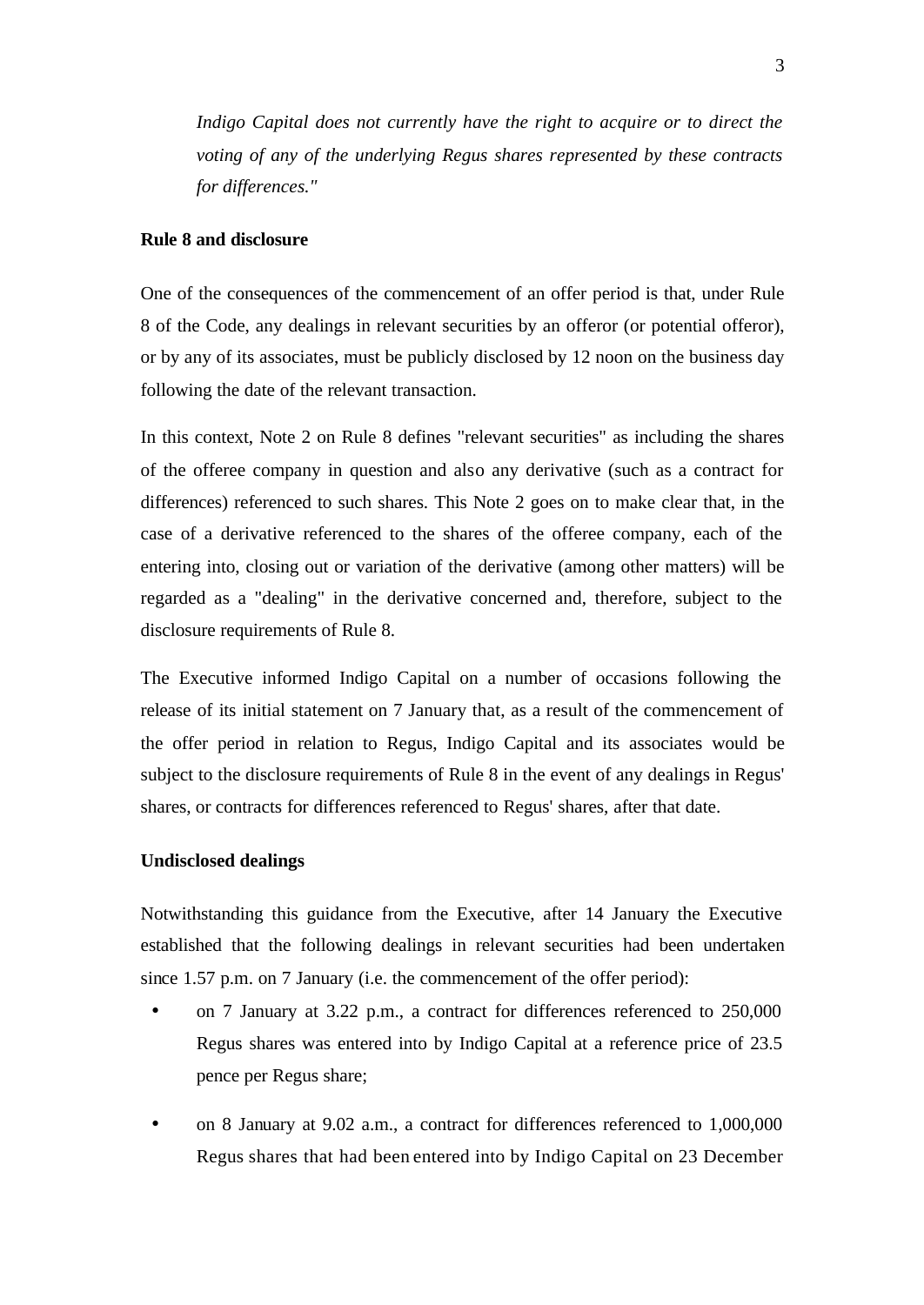2002 at a reference price of 13.05 pence per Regus share was closed out by Indigo Capital at 27 pence per Regus share;

- on 8 January at 3.32 p.m., a contract for differences referenced to 750,000 Regus shares was entered into by Indigo Capital at a reference price of 23 pence per Regus share;
- on 8 January at 3.39 p.m., a contract for differences referenced to 250,000 Regus shares was entered into by Indigo Capital at a reference price of 22.5 pence per Regus share;
- on 13 January, Mr. Bonnier purchased 45,000 Regus shares, on behalf of Indigo Capital, at a price of 22.5 pence per Regus share; and
- on 14 January, Mr. Bonnier purchased a further 500,000 Regus shares, again on behalf of Indigo Capital, at a price of 21.5 pence per Regus share.

None of these dealings were disclosed as required by Rule 8 by 12 noon on the business day following the relevant dealing, although they were subsequently disclosed, when the Executive brought them to the attention of Indigo Capital, as part of a disclosure made by Indigo Capital in accordance with Rule 8 on 16 January.

## **The importance of disclosure**

The Panel attaches the greatest importance to proper compliance with the Code's dealing disclosure requirements set out, principally, in Rule 8. The Code does not impose numerous restrictions on the ability of a party to an offer, or any of its associates, to deal in relevant securities during an offer period, but it does require the prompt and accurate disclosure of any such dealings that do take place.

Disclosure underpins market transparency which, in turn, constitutes a fundamental protection for shareholders and others who deal in the UK securities markets. Disclosure is therefore a reflection of General Principle 6 of the Code which provides that:

*"All parties to an offer must use every endeavour to prevent the creation of a false market in the securities of an offeror or the offeree company. Parties*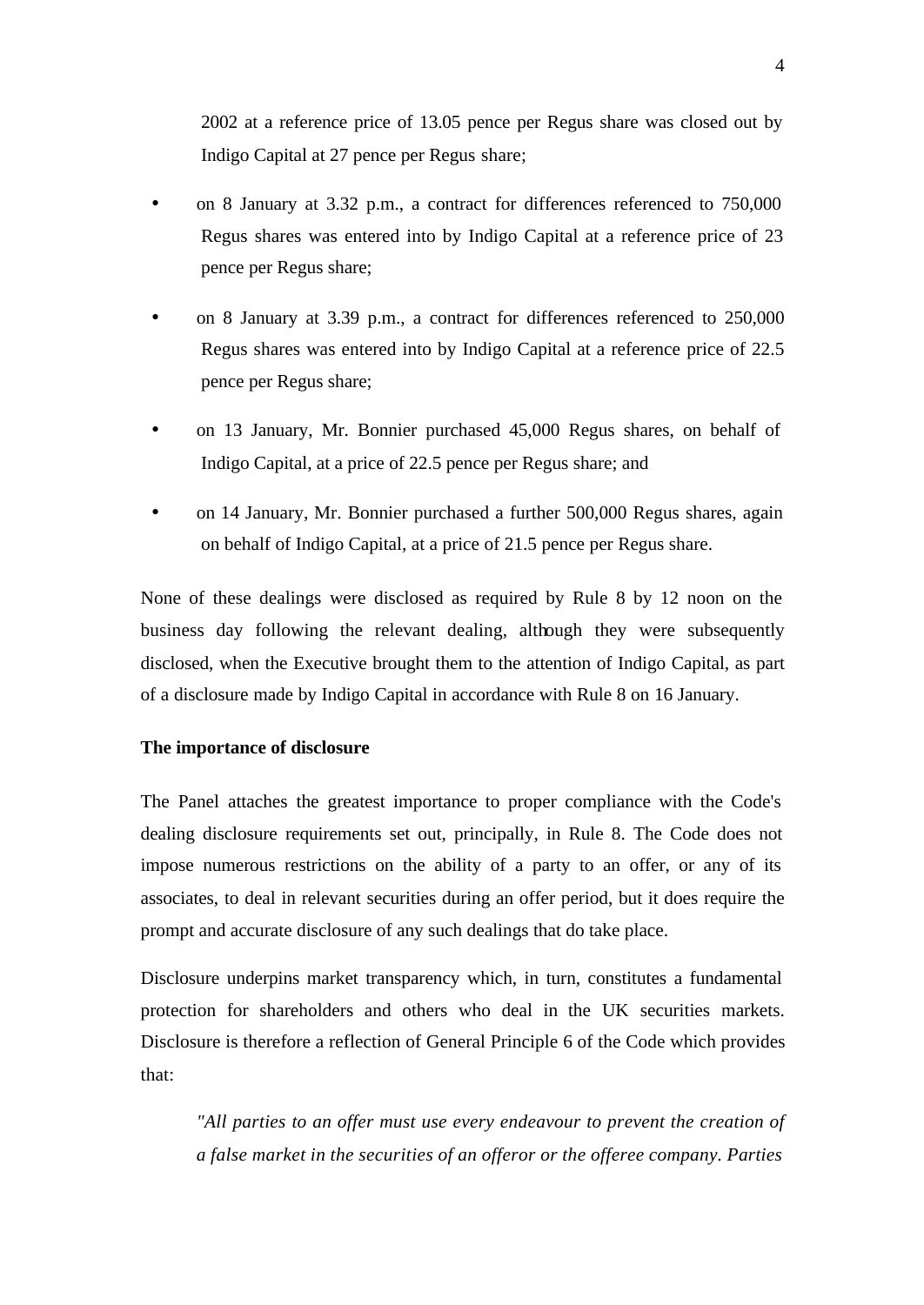*involved in offers must take care that statements are not made which may mislead shareholders or the market."*

The Code was amended in June 1996 specifically in order to provide that dealings in derivatives referenced to the share price of relevant securities, including contracts for differences, fall within the disclosure requirements of the Code.

The Panel considers it fundamental for the avoidance of a possible false market that all dealings in such derivatives by certain parties during the course of an offer period are fully disclosed in accordance with Rule 8 in the same way as dealings in the underlying shares themselves. The parties who are bound by this disclosure requirement are the offeror, the offeree company, their respective associates and any person who owns or controls (directly or indirectly) 1% or more of any class of relevant securities. Any such disclosure must include full details of the relevant dealing and of the resultant total amount of relevant securities owned or controlled (including full details of all open derivative positions held) by the person making the disclosure. In the case of any doubt as to the need for, or form of, the disclosure, the Executive should be consulted.

### **Rule 4.2**

Rule 4.2 of the Code provides as follows:

# *"4.2 RESTRICTION ON DEALINGS BY THE OFFEROR AND CONCERT PARTIES*

*During an offer period, the offeror and persons acting in concert with it must not sell any securities in the offeree company except with the prior consent of the Panel and following 24 hours public notice that such sales might be made. The Panel will not give consent for sales where a mandatory offer under Rule 9 is being made. Sales below the value of the offer will not be permitted. After there has been an announcement that sales may be made, neither the offeror nor persons acting in concert with it may make further purchases and only in exceptional circumstances will the Panel permit the offer to be revised."*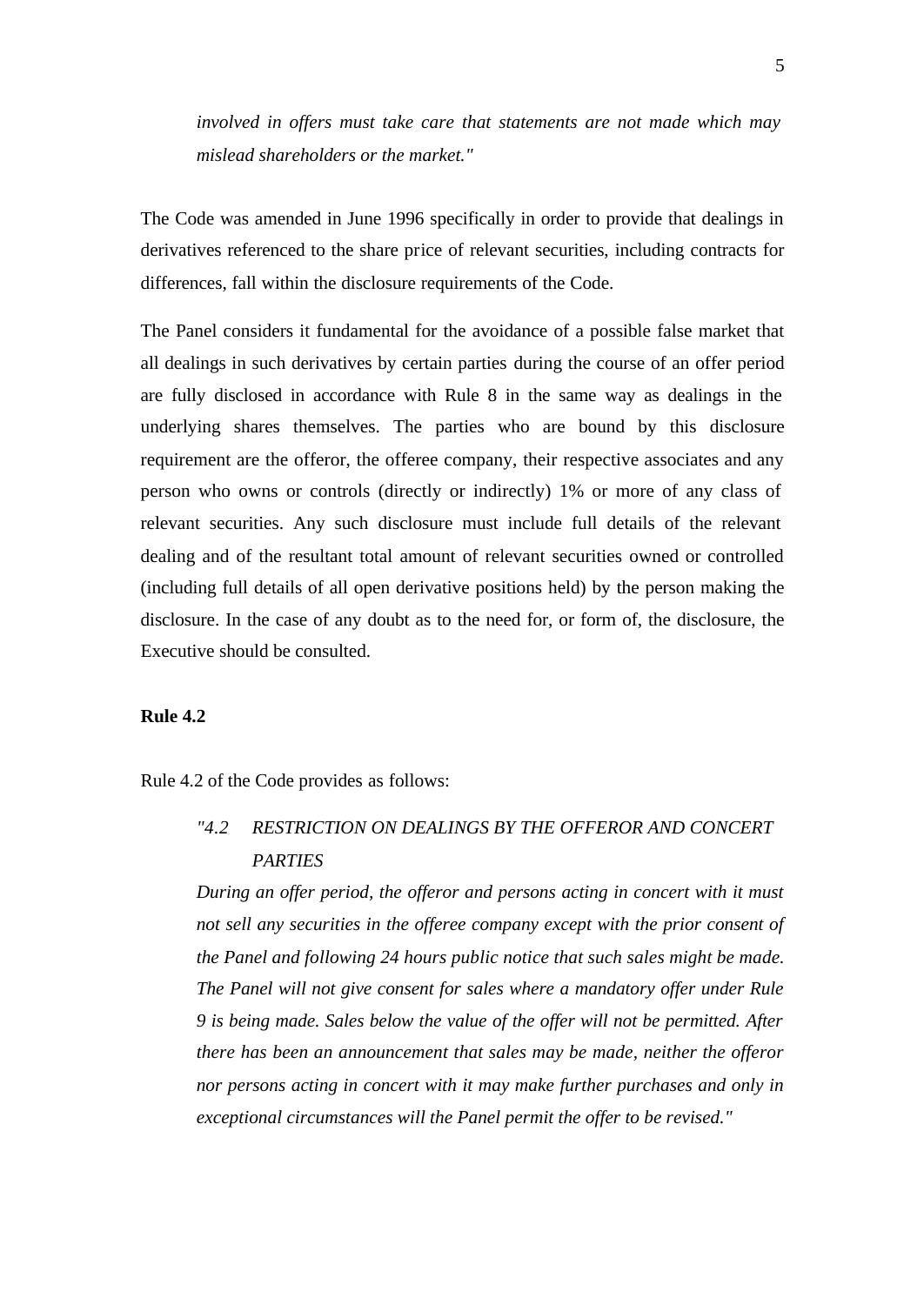Rule 4.2 is designed to prevent offerors and persons acting in concert with them from misleading or manipulating the market, and is also therefore a reflection of General Principle 6 of the Code which addresses false markets. For example, a false market might be created in the shares of the offeree company if a potential offeror, who would reasonably be considered to be a purchaser of those shares, in fact disposes of his interest during the offer period. In other words, the market might reasonably consider such a sale to be an indication that the potential offeror does not intend to proceed with an offer for the offeree company.

In the case of an offeror, such as Indigo Capital, which has entered into contracts for differences referenced to the shares of the offeree company, the Executive considers that the closing out of such a contract for differences during the offer period should normally be treated as being equivalent to the sale of the underlying offeree company shares represented by the contract for differences, and as such subject to Rule 4.2. This is on the basis that it will most often be the case that a party with whom the contract for differences is entered into will hedge its exposure by acquiring an equivalent number of shares in the offeree company in the market. Similarly, when such a contract for differences is closed out, the party with whom the contract for differences was entered into can reasonably be expected to sell the shares it had acquired to hedge its exposure.

As explained above, Indigo Capital closed out a contract for differences in relation to Regus shares on 8 January, after the commencement of the offer period. The Executive was not consulted about this dealing and, accordingly, this dealing was in breach of Rule 4.2.

In addition, Rule 4.2 requires that when a sale of relevant securities is permitted by the Executive in accordance with the Rule and following 24 hours public notice that such sales might be made, no such sale can be made at below the prevailing offer price and thereafter neither the offeror nor any person acting in concert with it may make further purchases of offeree company shares. This is again designed to prevent an offeror from misleading the market by creating a false impression as to its intentions as regards the potential offer.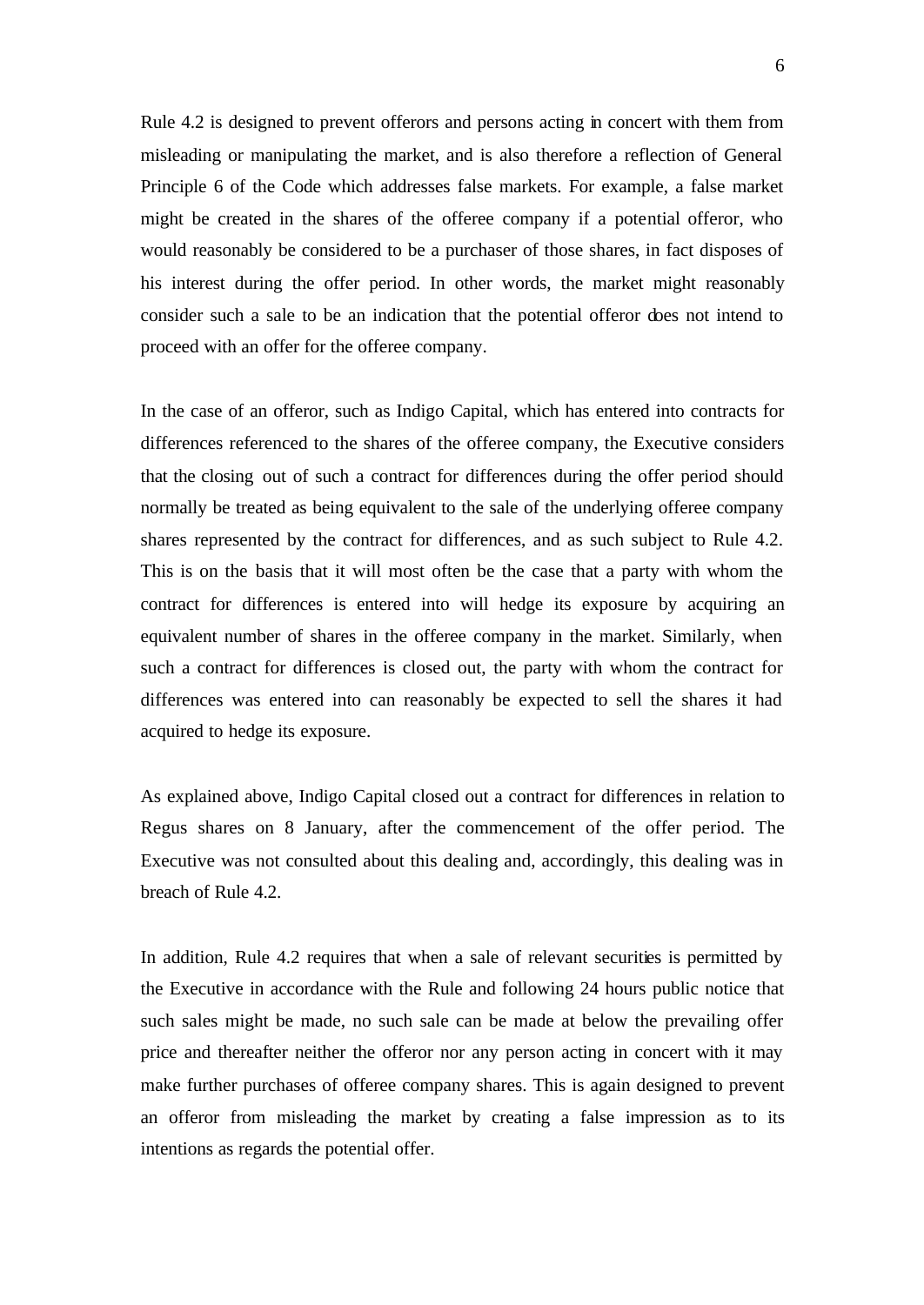In a case such as the present one, where the offeror has not announced the price of its offer, the Executive will normally treat the requirement of Rule 4.2 that sales can not be made at below the offer price as setting a ceiling on the price at which the potential offeror will subsequently be allowed to make its formal offer, that ceiling being the price at which the relevant securities were sold.

In this case, in view of the fact that the closing out of the contract for differences was not disclosed to the market at the time (as it should have been) such that, in fact, there was no misleading impression that could have been created and also that to set a ceiling on the price would have the undesirable effect of possibly depriving Regus shareholders of any offer being made by Indigo Capital at above 27 pence per Regus share, the Executive has ruled (on an ex parte basis) that the closing out of the contract for differences on 8 January should not set a ceiling on the price of any future offer for Regus by Indigo Capital. The Executive also considered it relevant in making this ruling that further contracts for differences in respect of the same aggregate number of underlying Regus shares were entered into by Indigo Capital on the same date and that the number of underlying shares concerned was small.

The Executive has, however, ruled that the restriction on future purchases of shares set out in Rule 4.2 should apply as a consequence of the closing out of the contract for differences on 8 January, such that during the offer period neither Indigo Capital, nor any person acting in concert with it, will be permitted to acquire any further Regus shares or to enter into further derivatives referenced to Regus shares. Indigo Capital has accepted this ruling.

### **Dealings with the Executive**

As referred to above, the Executive informed Indigo Capital on a number of occasions following the release of its initial statement on 7 January that any dealings in relevant securities of Regus would be subject to disclosure under Rule 8.

The Executive also expressly instructed Mr. Bonnier and Indigo Capital on 9 January that all dealings in relevant securities of Regus must be cleared in advance with the Executive.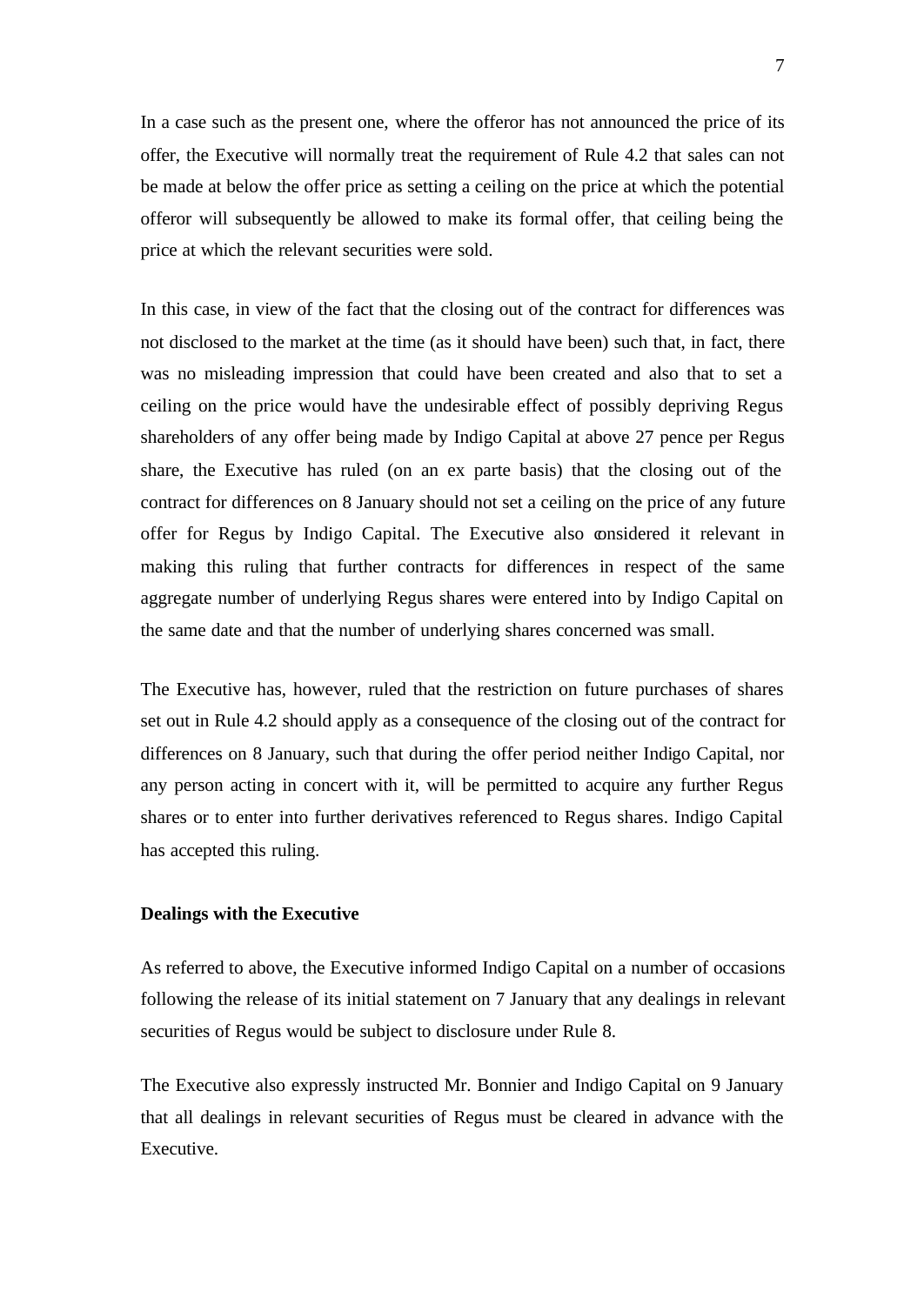Notwithstanding these facts, the Executive identified the dealings detailed above in part as a result of its investigations into Indigo Capital's interests in the share capital of Regus and also in part as a result of the customary dealing enquiries that the Executive undertakes in relation to all companies which are in an offer period. These dealings in relevant securities had not at any time been brought to the attention of the Executive by Indigo Capital or Mr. Bonnier.

Indeed, as referred to above, the Executive was informed on 14 January that the statement released on 9 January relating to Indigo Capital's interests in Regus' shares contained certain inaccuracies. However, the Executive was led to believe that the statement later released on 14 January clarifying the position was a correct statement of Indigo Capital's holding of Regus shares and interest in contracts for differences as at that date, and also as at the commencement of the offer period on 7 January, since the Executive was not informed that any dealings had taken place in the intervening period.

In fact, the statement released on 14 January did not correctly state the number of shares that Indigo Capital held as at 7 January, since at that time it did not hold any Regus shares. The 545,000 Regus shares referred to in that statement had only been acquired by Mr. Bonnier, on behalf of Indigo Capital, on 13 and 14 January as set out above.

The Executive understands from Mr. Bonnier that these dealings were undertaken by him personally following a realisation by him that the statement released on 9 January was inaccurate and in an attempt to rectify the position, and to avoid any embarrassment, before the inaccuracy came to light. The Executive does not consider that this was an appropriate course of action and that, in fact, Mr. Bonnier should have informed the Executive immediately he became aware of the error in the statement made on 9 January so that a corrective statement setting out the position could have been released as quickly as possible.

#### **The Executive's findings**

The Executive has concluded that the dealings in relevant securities by Indigo Capital and Mr. Bonnier referred to above should have been, but were not, disclosed in accordance with Rule 8.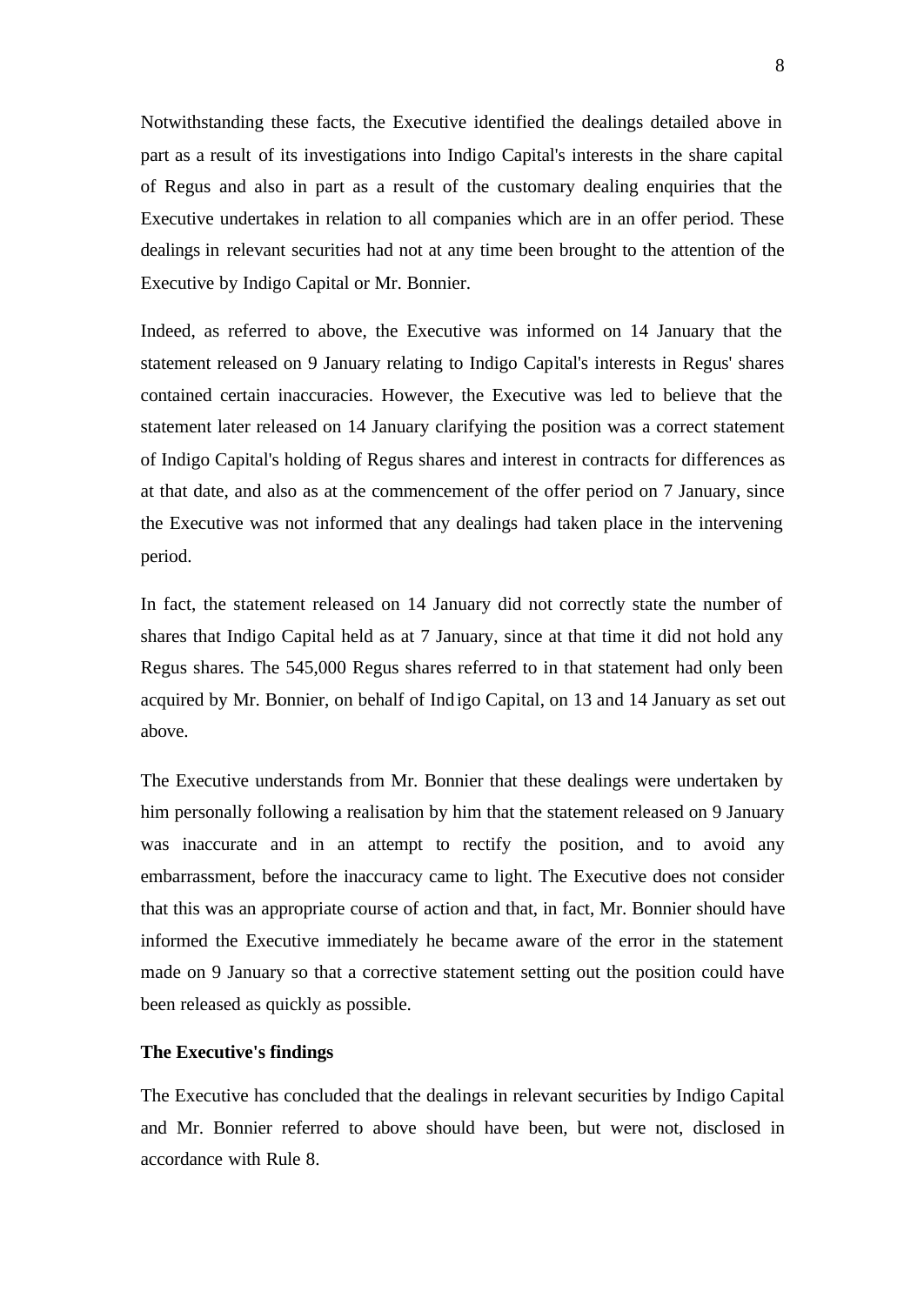In addition, the closing out by Indigo Capital of a contract for differences during the Regus offer period was in breach of Rule 4.2.

The Executive has discussed these breaches with Mr. Bonnier and Indigo Capital and understands that they arose from a failure properly to consider the Code consequences of, or to seek appropriate advice or to consult the Executive in relation to, those transactions.

Mr. Bonnier, for himself and on behalf of Indigo Capital, has apologised unreservedly to the Executive for these breaches.

The Executive regrets that these breaches of the Code occurred in this case and considers that the conduct of Indigo Capital and Mr. Bonnier has fallen well short of the standards required of parties involved in takeovers. The Executive is particularly concerned that the purchases of shares by Mr. Bonnier on behalf of Indigo Capital on 13 and 14 January were undertaken in direct contravention of previous instructions given by the Executive that all future dealings in relevant securities of Regus must be cleared in advance with the Executive and in an apparent attempt to avoid the need for disclosure.

Mr. Bonnier and Indigo Capital are accordingly each hereby criticised.

21 January 2003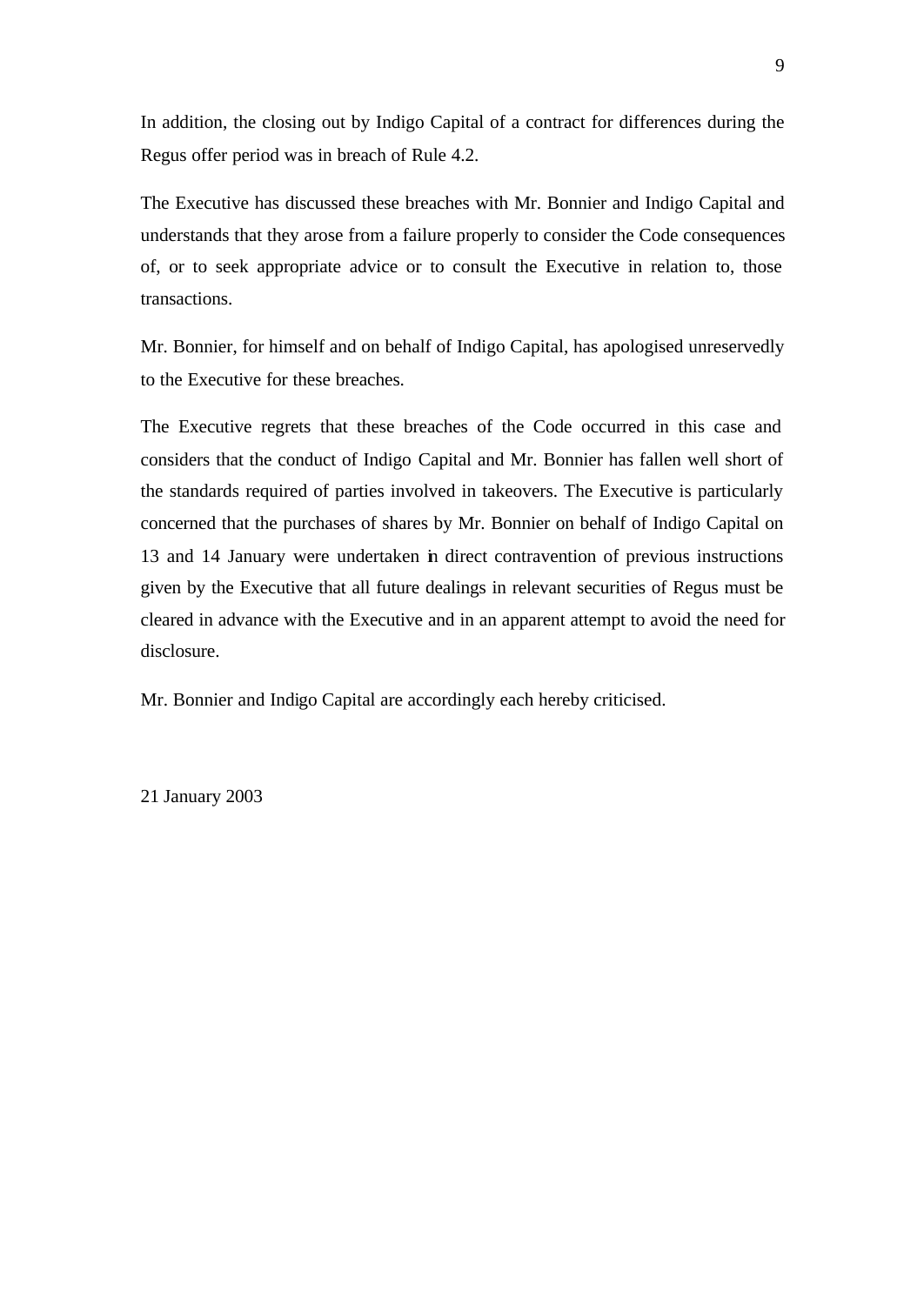### **Notes:**

An "offer period" is defined in the Code as follows:

### **"Offer period**

Offer period means the period from the time when an announcement is made of a proposed or possible offer (with or without terms) until the first closing date or, if this is later, the date when the offer becomes or is declared unconditional as to acceptances or lapses. An announcement that a holding, or aggregate holdings, of shares carrying 30% or more of the voting rights of a company is for sale or that the board of a company is seeking potential offerors will be treated as the announcement of a possible offer. (See also Rule 12.2 regarding competition reference periods.)"

Note 2 on Rule 8 provides as follows:

### *"2. Relevant securities*

*Relevant securities for the purpose of Rule 8 include:-*

*(a) securities of the offeree company which are being offered for or which carry voting rights;*

*(b) equity share capital of the offeree company and an offeror;*

*(c) securities of an offeror which carry substantially the same rights as any to be issued as consideration for the offer;*

*(d) securities of the offeree company and an offeror carrying conversion or subscription rights into any of the foregoing; and*

*(e) options in respect of any of the foregoing and derivatives referenced to any of the foregoing.*

*The taking, granting or exercising of an option (including a traded option contract) in respect of any of the foregoing or the exercise or conversion of any security under (d) above whether in respect of new or existing securities and the acquisition of, entering into, closing out, exercise (by either party) of*